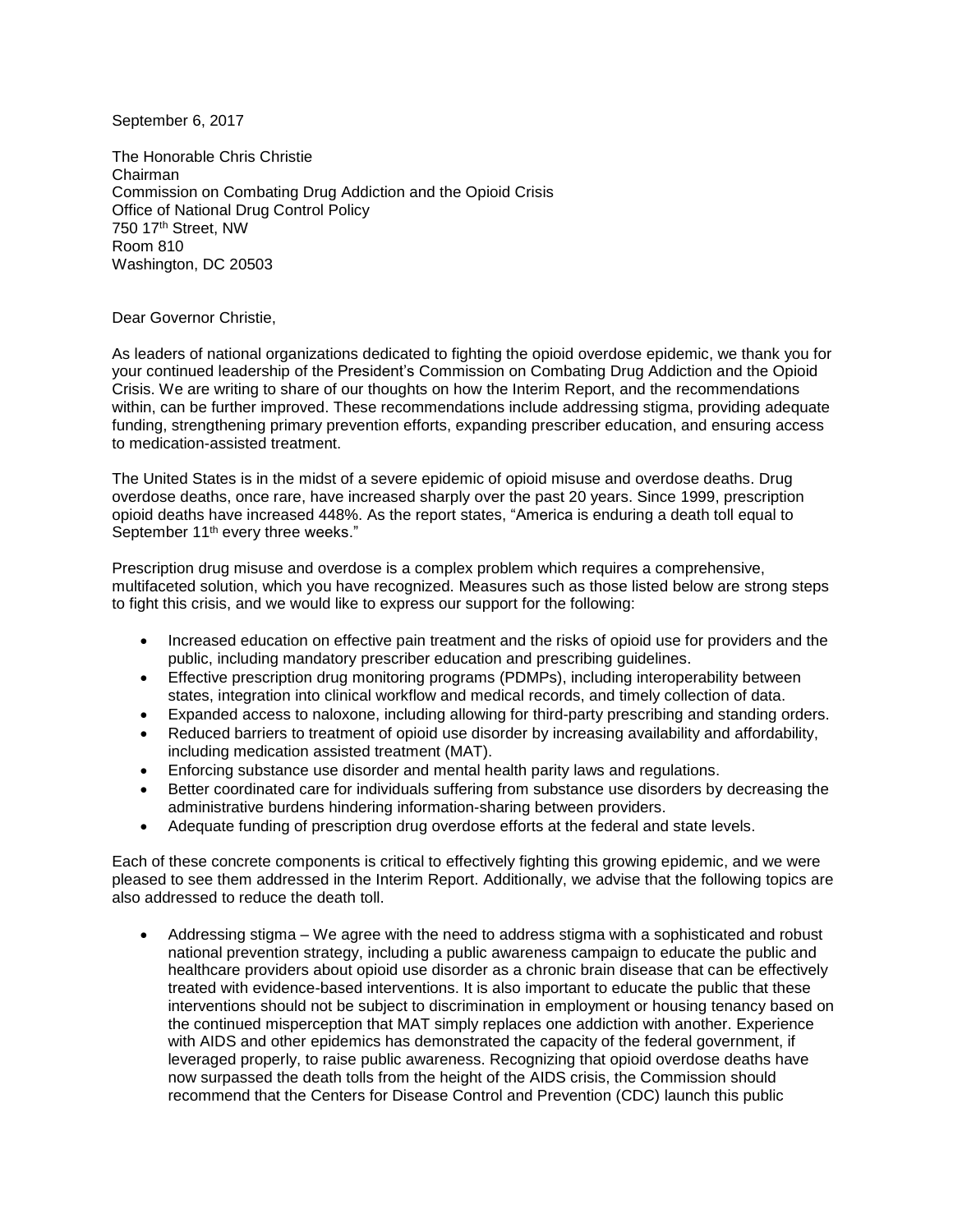awareness campaign in cooperation with stakeholders. Increased enforcement efforts cannot be the sole approach to this crisis.

- Adequate Funding The Commission's report should ensure that all prevention and treatment recommendations within the scope of federally supported initiatives incorporate an adequate funding request for implementation.
- Primary Prevention We appreciate that prevention is included in the final list of items to be further examined in the final report. This epidemic requires a multifaceted approach that must include a robust investment in prevention and early intervention. This includes recognizing the root causes that lead to substance use disorder and identifying solutions that foster hope and opportunity for those who are struggling. Research supported by the National Institute on Drug Abuse at the National Institutes of Health (NIH), Substance Abuse and Mental Health Services Administration (SAMHSA) and CDC has found that early intervention can reduce the chance of adolescent risk behaviors that lead to substance misuse and other related outcomes, such as decreased academic performance. The final report should note existing research around proven primary prevention programs, and recommend that the government invest more to increase access to these interventions in communities across the country.
- Expanded Prescriber Education While we are encouraged by the acknowledgment of the need for better prescriber education, we urge the Commission to broaden this recommendation to include clinical school curricula and residency programs. Our nation's clinical schools should be obligated to equip the next generation of health care professionals with the knowledge and skills needed to address the opioid epidemic. The Department of Health and Human Services (HHS) should work with the American Association of Medical Colleges (AAMC), the American Association of Colleges of Nursing (AANC), the International Nurses Society on Addictions (IntNSA) and other relevant clinical school associations to improve their course offerings and the competencies of their graduates in pain and opioid use disorder treatment.
- Medication-Assisted Treatment While we agree that expanded access to proven medications must be a part of the federal response to the opioid epidemic, we urge the Commission to omit its recommendation that all modes of MAT be offered at every licensed MAT facility. As methadone can only be prescribed at federally-certified opioid treatment programs, this would eliminate a significant amount of access to office-based treatment with buprenorphine and naltrexone, leaving thousands of patients without access to care.
- Safer Medications and Disposal It is important to recognize that Americans living with pain, both chronic and acute, must have access to the most appropriate and safest therapies as determined with their health care providers, including opioid medications. At the same time, the current health care system has significant barriers to access for innovative abuse deterrent formulations, as well as non-opioid analgesics. It is important to encourage public and private insurance plans and health systems to make these medications available. In addition, the Commission should encourage a full, life-cycle approach to handling medications safely, including storage in the home and appropriate disposal of unused and unwanted products, both in and out of the home.
- Recovery Support Services Provide federal funding and technical support to states to expand access to and evaluate outcomes from evidence-based recovery support services such as, but not limited to, certified peer recovery coaching services, alternative peer groups, recovery high schools, collegiate recovery programs and chapter-based recovery organizations
- Protecting Patient Privacy- While we agree that access to medical information is vitally important to ensure proper treatment and care, we do not support limiting patient consent. We believe that individuals should continue to remain stewards of their own healthcare information and suggest that regulatory mechanisms should support the existing HIPAA and FERPA framework (as applicable).
- Research and Evaluation Require that all efforts including primary prevention, increased access to treatment, and stigma reduction efforts – be subject to continuous evaluation and improvement, resulting in more lives saved.